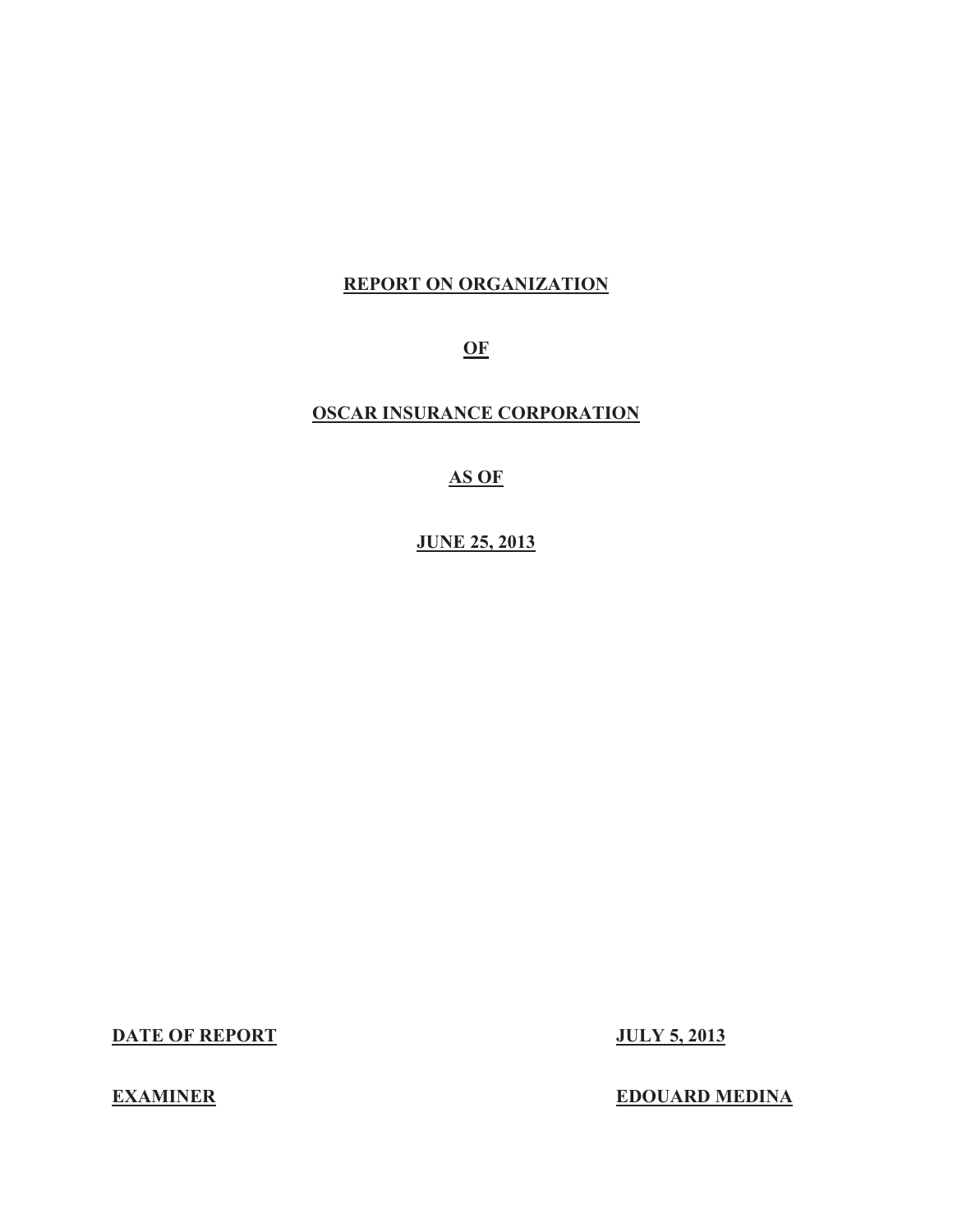## **TABLE OF CONTENTS**

| <b>ITEM NO.</b> |                                                | PAGE NO.       |
|-----------------|------------------------------------------------|----------------|
| 1.              | Organization                                   | $\overline{2}$ |
| 2.              | Scope of examination                           | 3              |
| 3.              | Capitalization and subscription                | 4              |
| 4.              | <b>Balance</b> sheet                           | $\overline{4}$ |
| 5.              | Authorized powers and minimum capital required | 5              |
| 6.              | Holding company system                         | 6              |
| 7.              | Conclusion                                     | 8              |
|                 |                                                |                |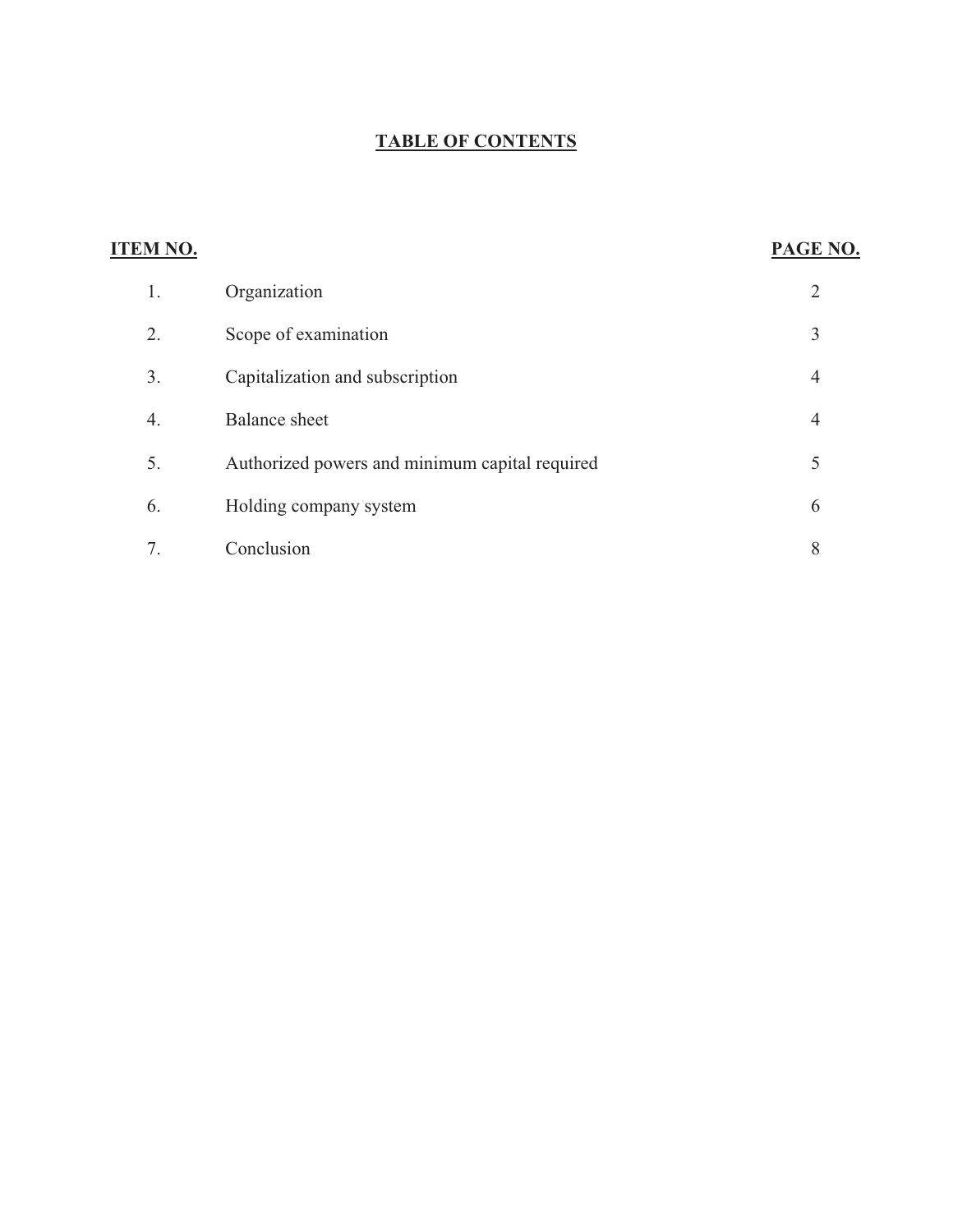

# NEW YORK STATE DEPARTMENT<sub>of</sub><br>FINANCIAL SERVICES

Andrew M. Cuomo Governor

Benjamin M. Lawsky Superintendent

July 5, 2013

Honorable Benjamin M. Lawsky Superintendent of Financial Services Albany, New York 12257

Sir:

Pursuant to the instructions contained in Appointment Number 31011, dated June 21, 2013, and attached hereto, I have made an examination "on organization" of Oscar Insurance Corporation and the following report thereon is respectfully submitted.

The examination was conducted at the office of Oscar Insurance Corporation located at 295 Lafayette Street, New York, NY 10012.

Wherever the designations the "Company" or "Oscar" appear herein, without qualification, they should be understood to indicate Oscar Insurance Corporation.

Wherever the designation the "Department" appears herein, without qualification, it should be understood to indicate the New York State Department of Financial Services.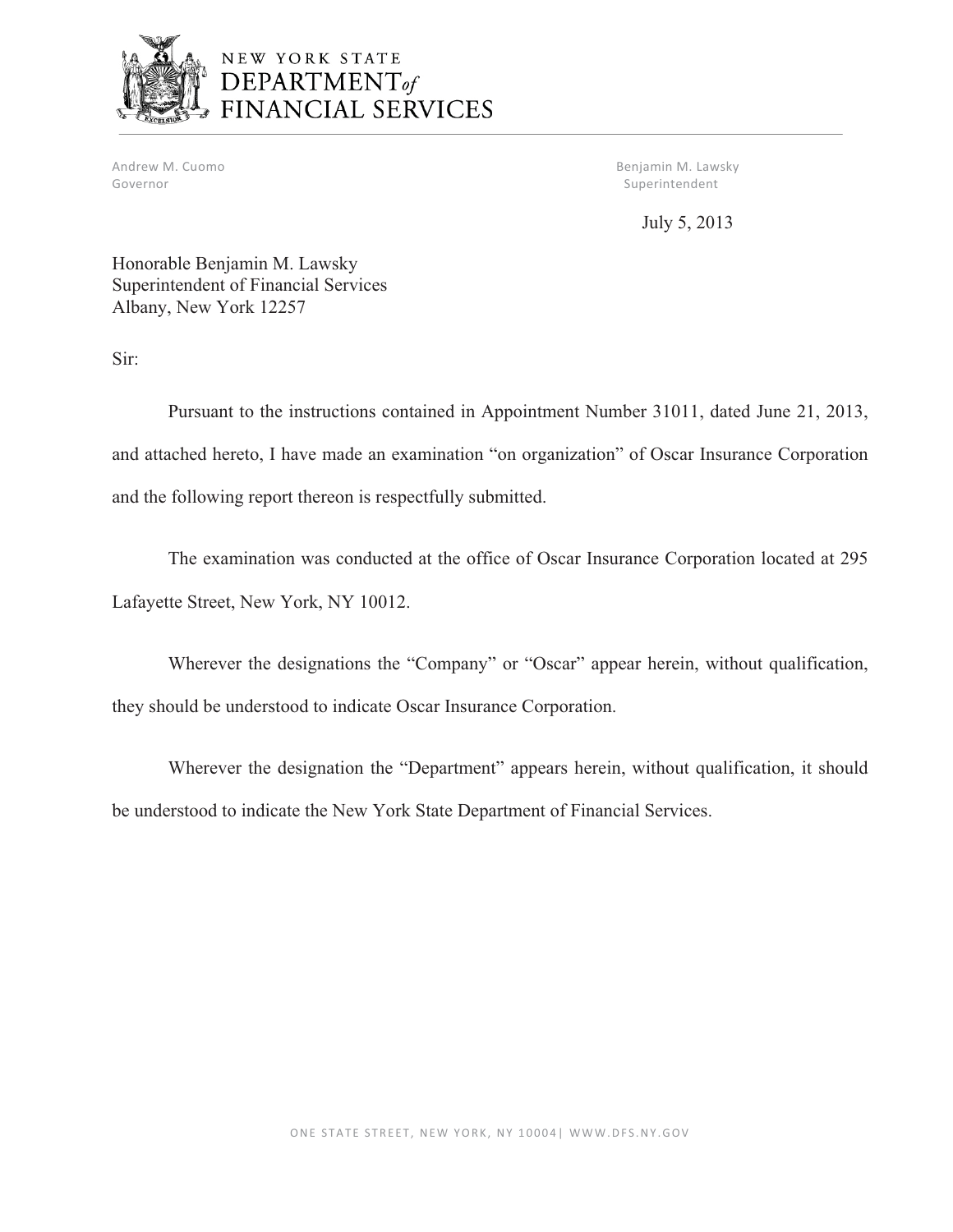#### **1. ORGANIZATION**

Oscar Insurance Corporation filed a Uniform Certificate of Authority Application ("UCAA") for licensure as a New York Insurance Law Article 42 Accident and Health insurer with the New York State Department of Financial Services on December 12, 2012. Subsequently, on January 31, 2013, Oscar was incorporated, pursuant to the Company's submission of a Declaration of Intention and Charter ("Charter") to the New York State Department of Financial Services. Such Charter was approved by the Department, pursuant to Section 1201 of the New York Insurance Law, and placed on file on the same date.

The Company's by-laws stipulate that the number of directors, which shall constitute the whole board of directors, shall be fixed from time to time by the resolution of the Shareholders, consistent with the provisions of the Charter. Oscar's Charter states that the corporation shall consist of not less than seven (7) or more than ten (10) members. It should be noted that as of the examination date all the directors have a business affiliation with either Oscar or Thrive Capital Management, LLC. Thrive Capital Management, LLC, as well as Thrive Partners III GP, LLC and Thrive Capital Partners III, L.P., are affiliates of Oscar. As of the date of this examination, the seven (7) members of the board of directors were as follows:

Name and Residence Principal Business Affiliation William Gaybrick Brooklyn, NY Thrive Capital Management, LLC David Henderson Loudonville, NY Oscar Insurance Corporation Chief Operating Officer President of Insurance Joshua Kushner New York, NY Thrive Capital Management, LLC Managing Partner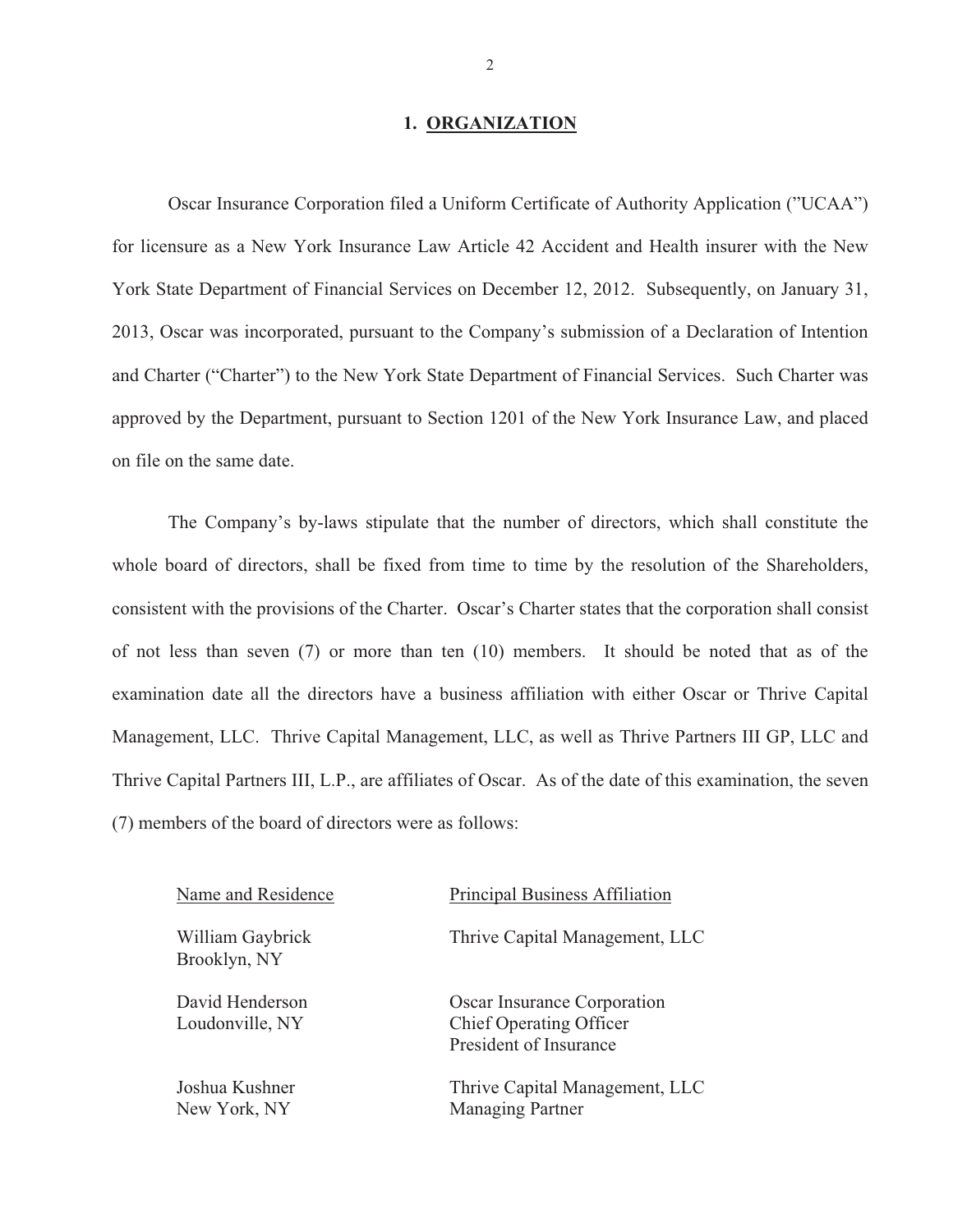<span id="page-4-0"></span>

| Name and Residence                | <b>Principal Business Affiliation</b>                     |
|-----------------------------------|-----------------------------------------------------------|
| Sina Kevin Nazemi<br>New York, NY | Oscar Insurance Corporation<br>Co-Chief Executive Officer |
| Christopher Paik<br>New York, NY  | Thrive Capital Management, LLC                            |
| Mario Schlosser                   | Oscar Insurance Corporation                               |
| New York, NY                      | Co-Chief Executive Officer                                |
| Jared Weinstein                   | Thrive Capital Management, LLC                            |
| New York, NY                      | <b>Chief of Operations</b>                                |

The principal officers of Oscar included the following individuals as of the date of this examination:

| Name              | Title                                                 |
|-------------------|-------------------------------------------------------|
| Sina Kevin Nazemi | Co-Chief Executive Officer                            |
| Mario Schlosser   | Co-Chief Executive Officer                            |
| David Henderson   | Chief Operating Officer and President of<br>Insurance |
| Steven Kessler    | <b>Chief Financial Officer</b>                        |
| Aran Ron, MD      | <b>Chief Medical Officer</b>                          |

#### **2. SCOPE OF EXAMINATION**

The examination was comprised of a verification of the issuance of the Company's capital stock, the receipt of capital and surplus funds, and the determination of assets and liabilities. The records examined included the Declaration of Intention and Charter, By-laws, Board of directors' minutes, Stockholders' register, and Holding Company Organizational Chart. In addition, an affidavit, appended hereto, was obtained from two officers of the Company, indicating that the transactions noted in this report were bona fide.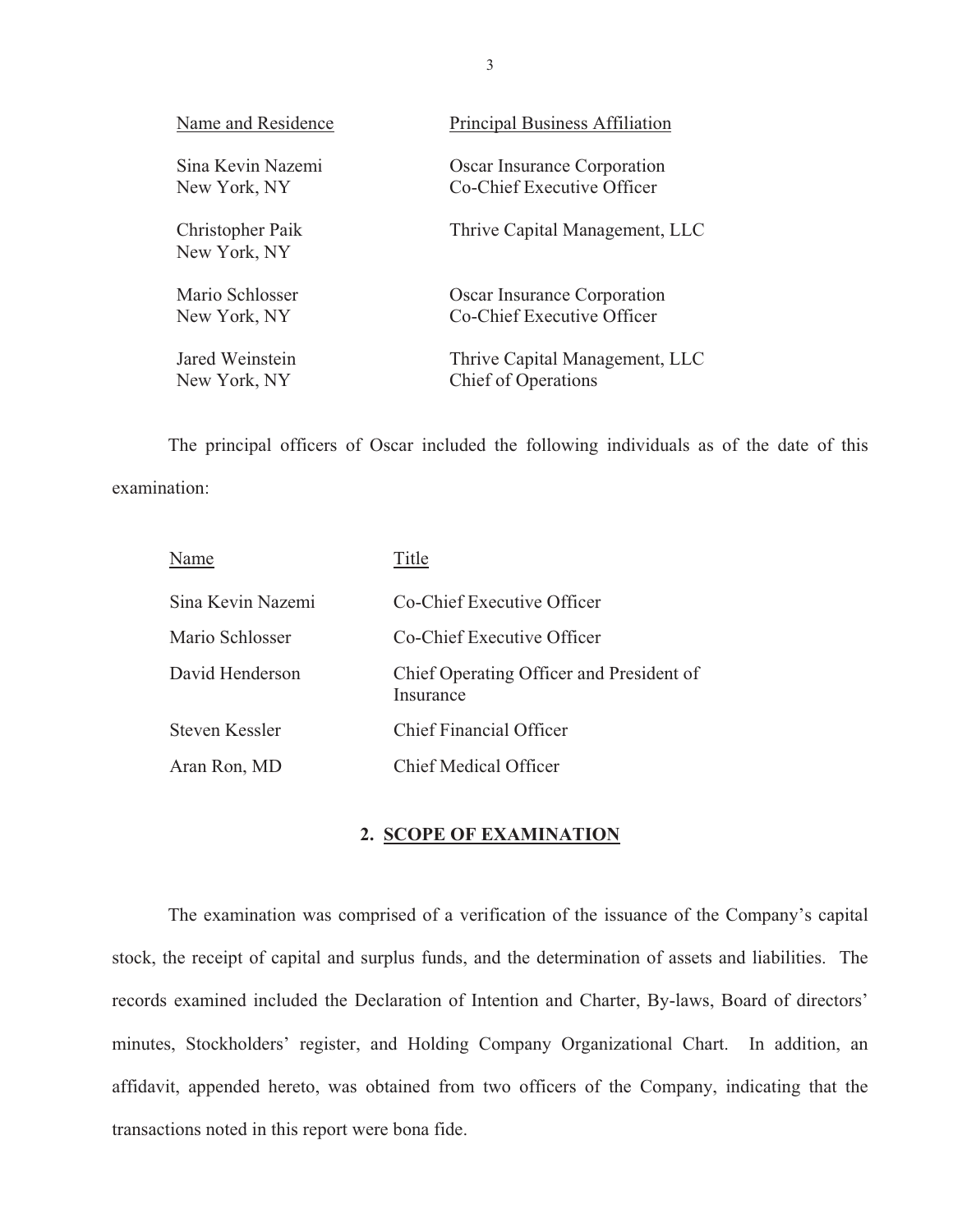#### **3. CAPITALIZATION AND SUBSCRIPTION**

The Company is a wholly-owned subsidiary of Mulberry Health Inc. ("Mulberry"), a Delaware Corporation. On February 19, 2013, the Company issued to the parent company 20,000,000 shares of \$.01 par value per share capital stock for a price of \$.015 per share, resulting in an aggregate purchase price totaling \$300,000, which was infused to establish a statutory investment account in the name of the Superintendent of Financial Services.

#### **4. BALANCE SHEET**

The following balance sheet sets forth the Company's financial condition as of the date of this examination:

| Assets                                 |               |
|----------------------------------------|---------------|
| Cash                                   | \$35,700,000  |
| Bonds (U.S. Treasury Bills)            | 299,802       |
| Money market fund                      | 198           |
| Total assets                           | \$36,000,000  |
| Liabilities                            |               |
| Capital and Surplus                    |               |
| Common capital stock                   | \$<br>200,000 |
| Gross paid in and contributed surplus  | 35,800,000    |
| Unassigned surplus                     |               |
| Total capital and surplus              | \$36,000,000  |
| Total liabilities, capital and surplus | \$36,000,000  |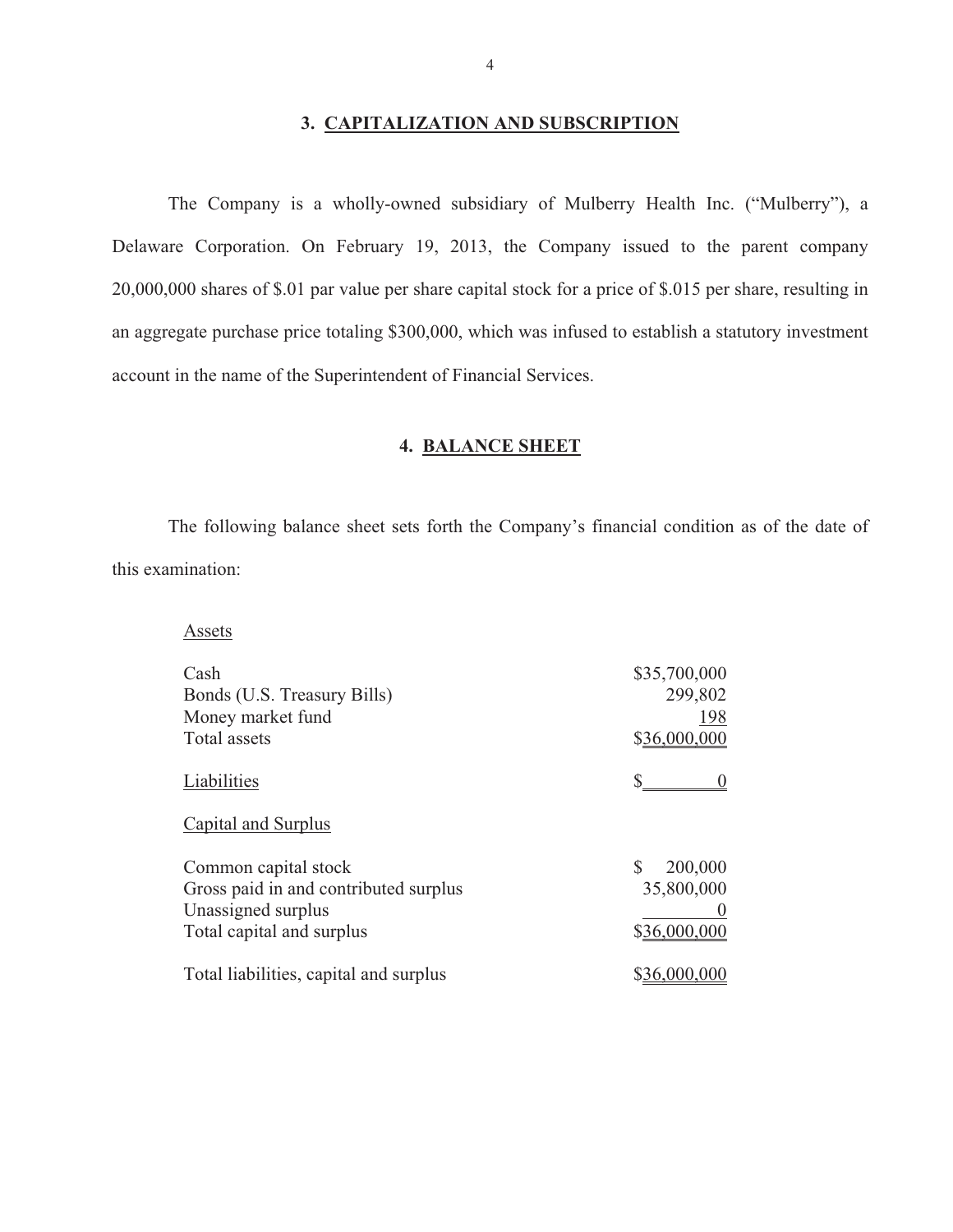#### **5. AUTHORIZED POWERS AND MINIMUM CAPITAL REQUIRED**

The Company is authorized pursuant to its Charter to transact the kind of insurance as described in the following numbered paragraph of Section 1113(a) of the New York Insurance Law:

| Paragraph | Line of Business              |
|-----------|-------------------------------|
| (3)(i)    | Accident and health insurance |

The Company's Charter indicates that the corporate purpose of Oscar is to carry on any business whatsoever that an insurance company licensed in New York State may deem proper or convenient in connection with any of the foregoing purposes or otherwise, or that it may deem calculated, directly or indirectly, to improve the interests of the Company.

The Company's minimum financial requirements for the above mentioned line of business, as set forth in Sections 4204 and 4206 of the New York Insurance Law ("NYIL"), are as follows:

| Initial surplus             | \$300,000 |
|-----------------------------|-----------|
| Surplus to be maintained    | \$200,000 |
| Deposit                     | \$200,000 |
| Capital                     | \$200,000 |
| Minimum capital investments | \$200,000 |

In accordance with the provisions of Section 1314 of the New York Insurance Law, the Company, as of June 20, 2013, had placed into a bank account at First Republic Bank, in the name of the Superintendent of Financial Services, qualifying U.S Treasury bills with a book value of [\\$299,802.49](https://299,802.49), in satisfaction of the \$200,000 deposit required pursuant to Section 4206 of the New York Insurance Law.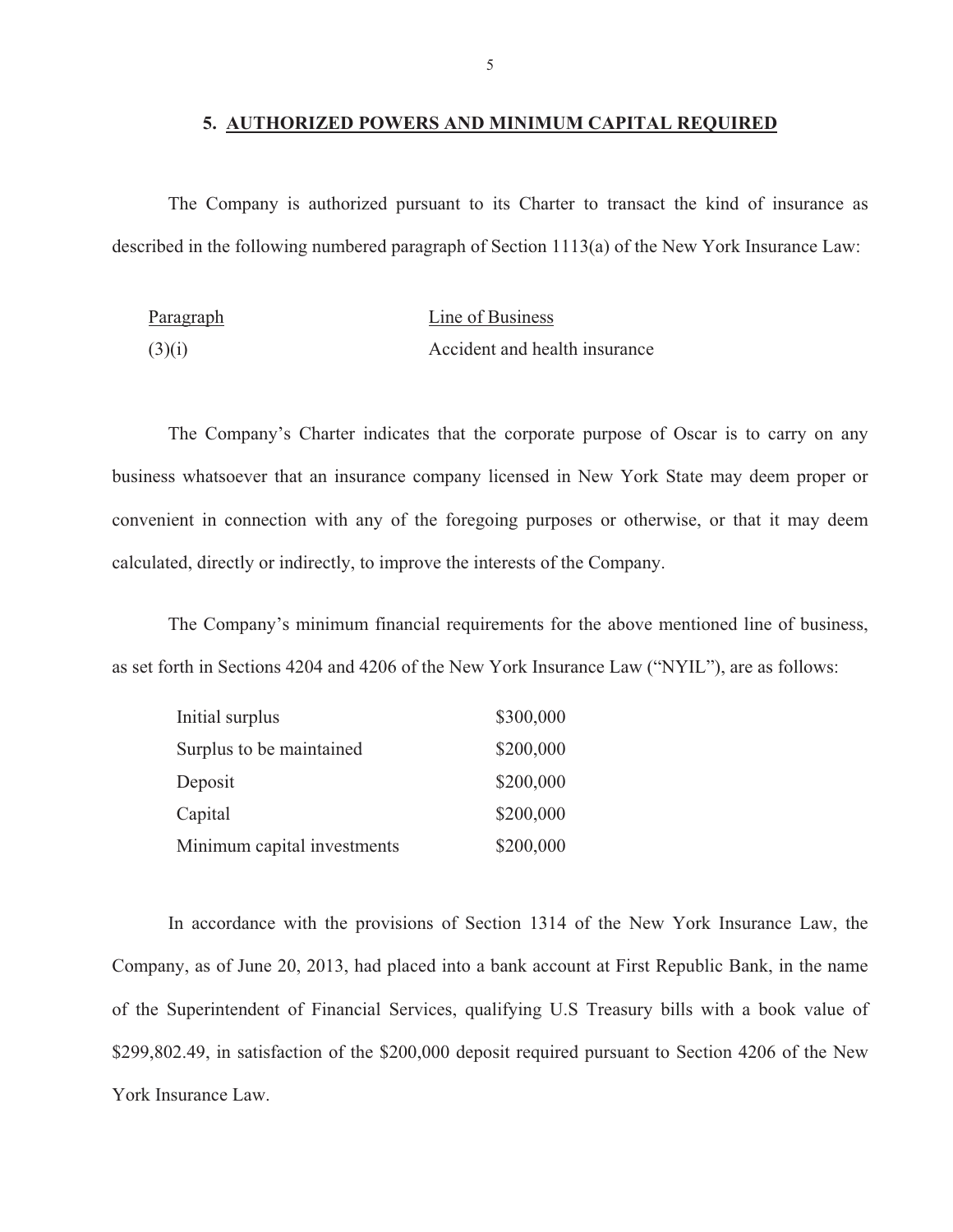<span id="page-7-0"></span>In addition to the \$300,000 initial surplus required by Section 4204 of the NYIL, an additional \$44,700,000 of capitalization is required based on the Company's submitted business plan and financial projections. \$35,700,000 was to be invested prior to licensure, and another \$9,000,000 must be invested by September 30, 2013, or the Company will not be allowed to sell or issue any insurance policies (until the \$9 million has been invested, and confirmed by the Department). The Department has capitalization commitments from Thrive Capital Partners III, L.P., Mulberry, and Oscar regarding the \$9 million investment requirement.

#### **6. HOLDING COMPANY SYSTEM**

Below is a chart of the holding company system applicable to the Company and its related parties as of the examination date:

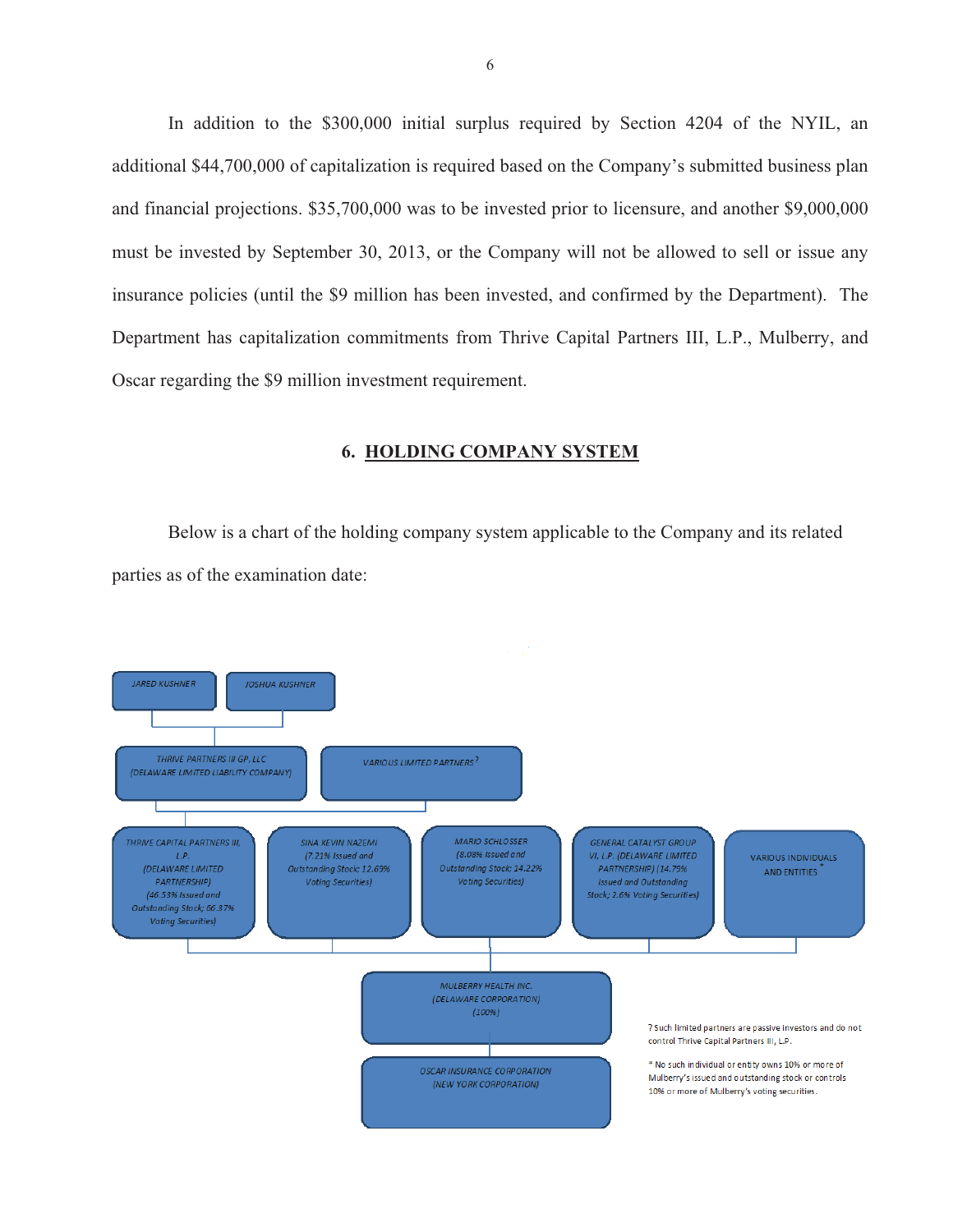Jared Kushner is the Principal of the Kushner Companies, a real estate organization, with a principal business address of 666  $5<sup>th</sup>$  Avenue, New York, NY 10103.

Joshua Kushner is a member and Managing Director of Thrive Partners III GP, LLC, with a principal business address of 295 Lafayette Street, New York, NY 10012.

Jared Kushner and Joshua Kushner are deemed the ultimate controlling persons in Oscar's holding company system because they are the only members of Thrive Partners III GP, LLC, which is the general partner in Thrive Capital Partners III, L.P.

Thrive Partners III GP, LLC ("Thrive GP") is a venture capital fund manager formed on August 15, 2012 and organized as a limited liability company under the laws of Delaware. The principal executive offices are located at 295 Lafayette Street, New York, NY 10012.

Thrive Capital Partners III, L.P. ("Thrive LP") is a venture capital fund formed on August 15, 2012 and organized as a limited partnership under the laws of Delaware. The principal executive offices are located at 295 Lafayette Street, New York, NY 10012. Thrive LP has 66.37% of the voting control of Mulberry.

Sina Kevin Nazemi is a Co-Chief Executive Officer of Oscar and Mulberry. His principal business address is 295 Lafayette Street, New York, NY 10012. Mr. Nazemi has 12.69% of the voting control of Mulberry.

Mario Schlosser is a Co-Chief Executive Officer of Oscar and Mulberry. His principal business address is 295 Lafayette Street, New York, NY 10012. Mr. Schlosser has 14.22% of the voting control of Mulberry.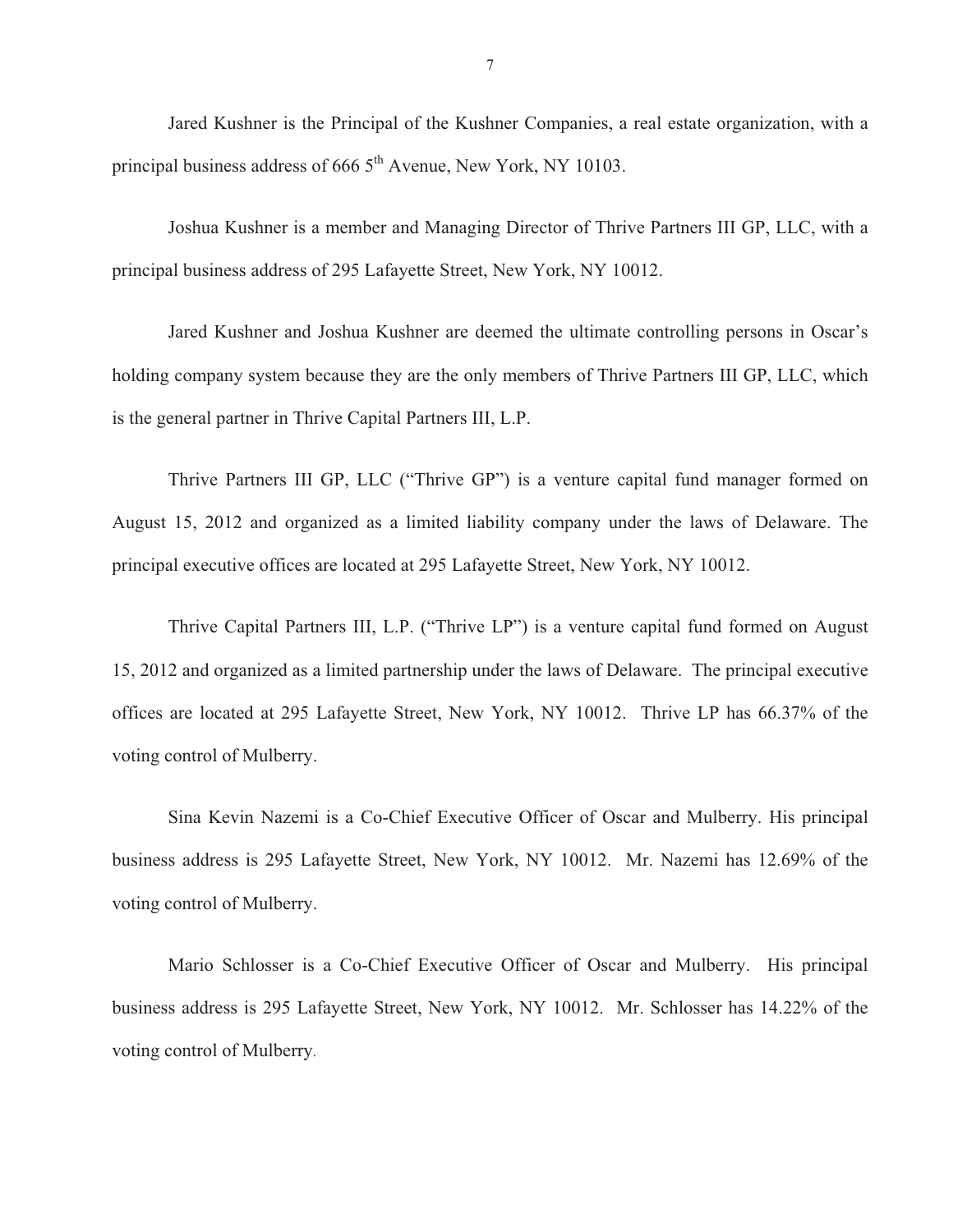<span id="page-9-0"></span>General Catalyst Group VI, L.P. is a venture capital fund formed on December 9, 2011 and organized as a limited partnership under the laws of Delaware. Its principal executive offices are located at 20 University Road, Suite 450, Cambridge, Massachusetts 02138. General Catalyst Group VI, L.P. has 2.60% of the voting control of Mulberry.

Mulberry Health Inc. is a Delaware corporation incorporated on October 25, 2012. Mulberry operates as the direct parent of Oscar. Its principal offices are located at 295 Lafayette Street, New York, NY 10012.

The Holding Company Organizational Chart notes in one box, "Various Limited Partners" and in another, "Various Individuals and Entities". Thrive GP is the general partner of Thrive LP, thereby controlling it. Approximately 96% of the voting control by entities and specific individuals over Mulberry has been identified above. Thus, the unidentified individuals and entities only have approximately 4% of the voting control of Mulberry.

As of June 25, 2013, Oscar has neither management nor service agreements with any affiliate.

#### **7. CONCLUSION**

Based upon the foregoing examination, it is concluded that pursuant to a stock purchase agreement, the Company transferred all of its 20,000,000 shares of \$0.01 par value per share capital stock for a sale price of \$.015 per share resulting in a total sales price of \$300,000 for the purposes of depositing it into an account in the name of the Superintendent of Financial Services in order to meet its statutory deposit and minimum capitalization requirements. In addition, it is concluded that an additional \$35,700,000 has been infused into the Company by Mulberry, bringing its total capitalization to \$36,000,000 as of the examination date. An additional \$9 million is to be infused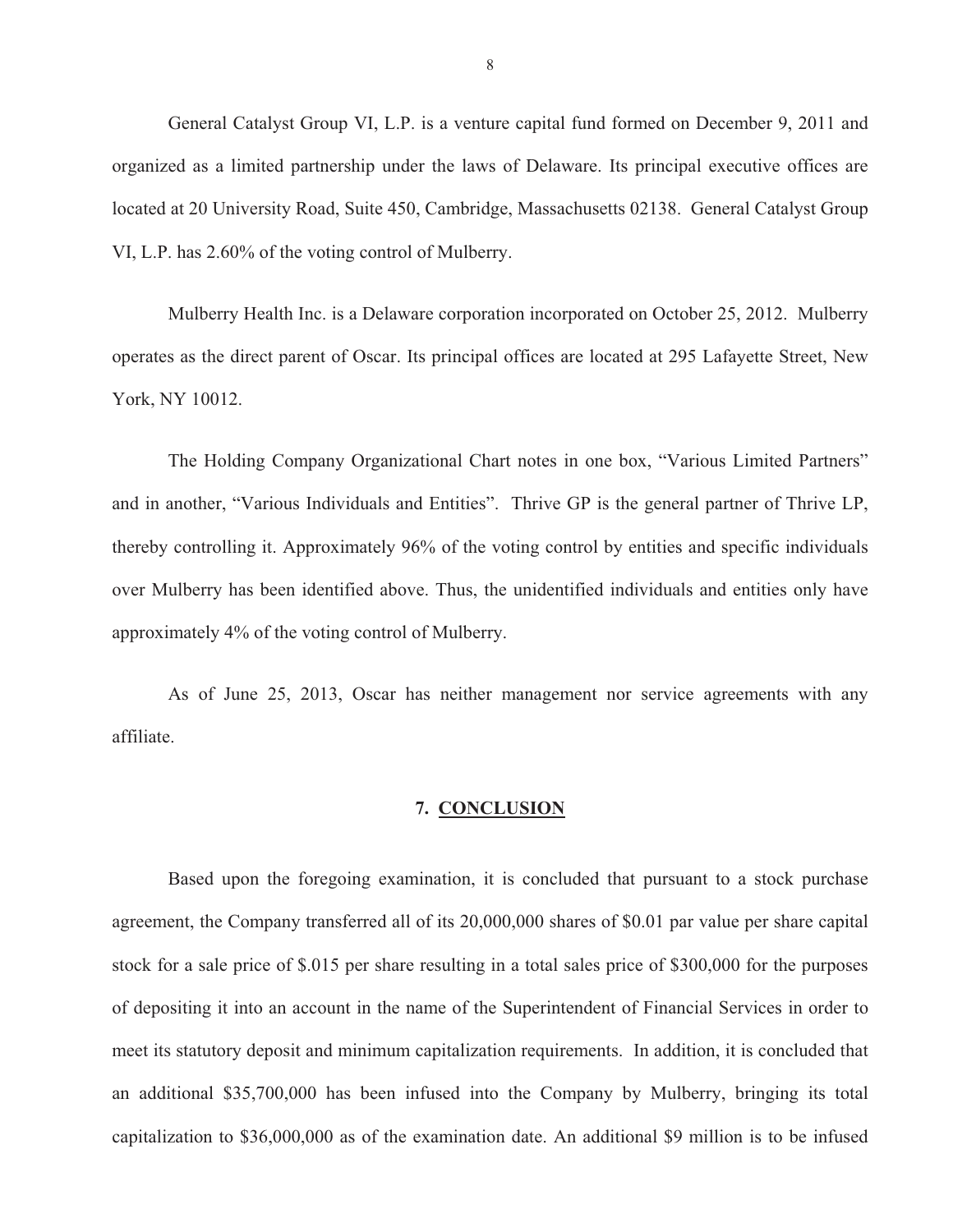into the Company by September 30, 2013. The Company will not be allowed to sell or issue any insurance policies until the \$9 million has been invested. This stipulation is pursuant to capitalization commitments the Department received from Thrive Capital Partners III, L.P., Mulberry, and Oscar.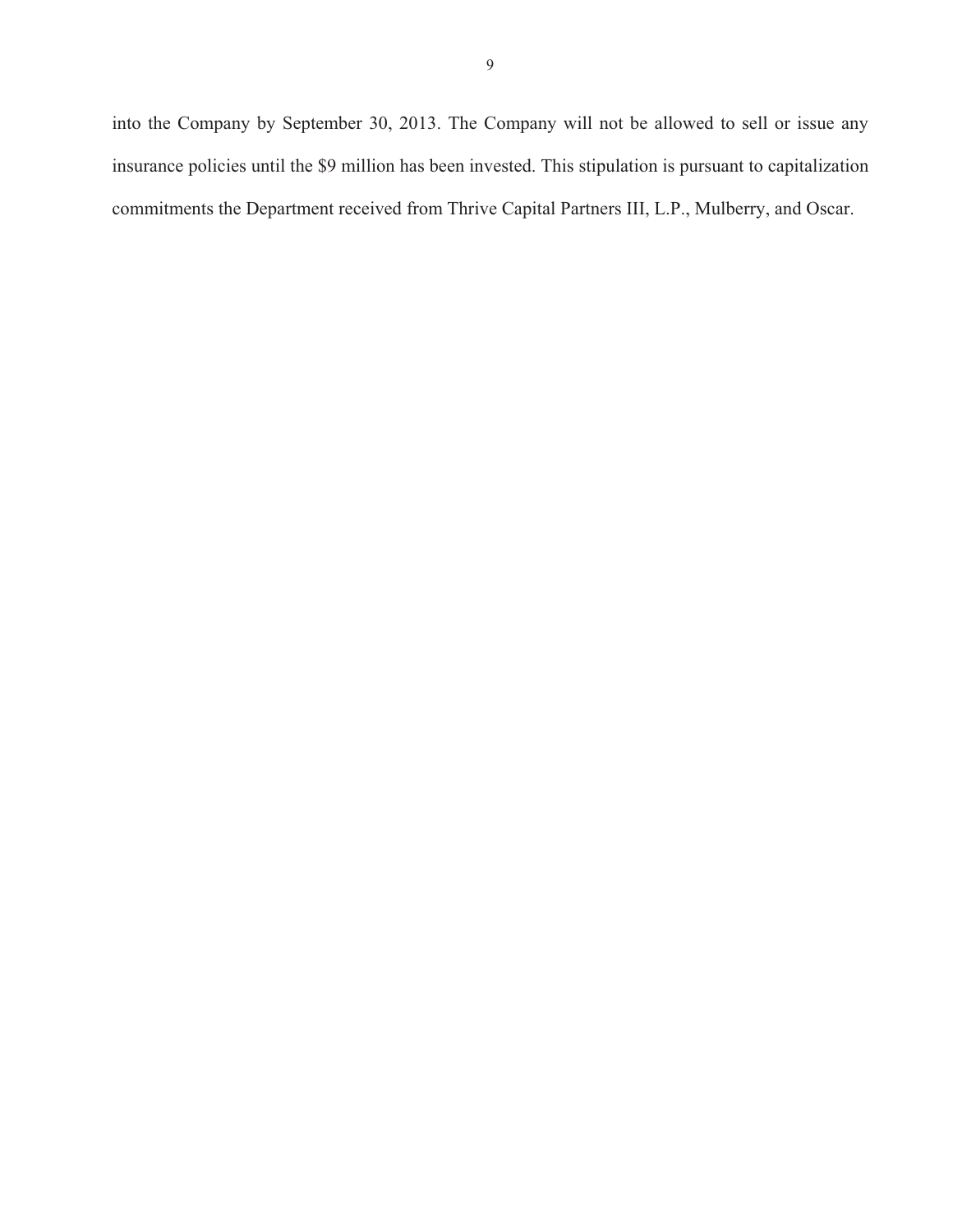Respectfully submitted,

 $/S/$ 

Edouard Medina Senior Insurance Examiner

 ) SS. STATE OF NEW YORK ) ) COUNTY OF NEW YORK )

EDOUARD MEDINA, being duly sworn, deposes and says that the foregoing report submitted by him is true to the best of his knowledge and belief.

 $\sqrt{S}/\sqrt{S}$ 

Edouard Medina

Subscribed and sworn to before me

this  $\frac{day \text{ of } 2013}{x}$